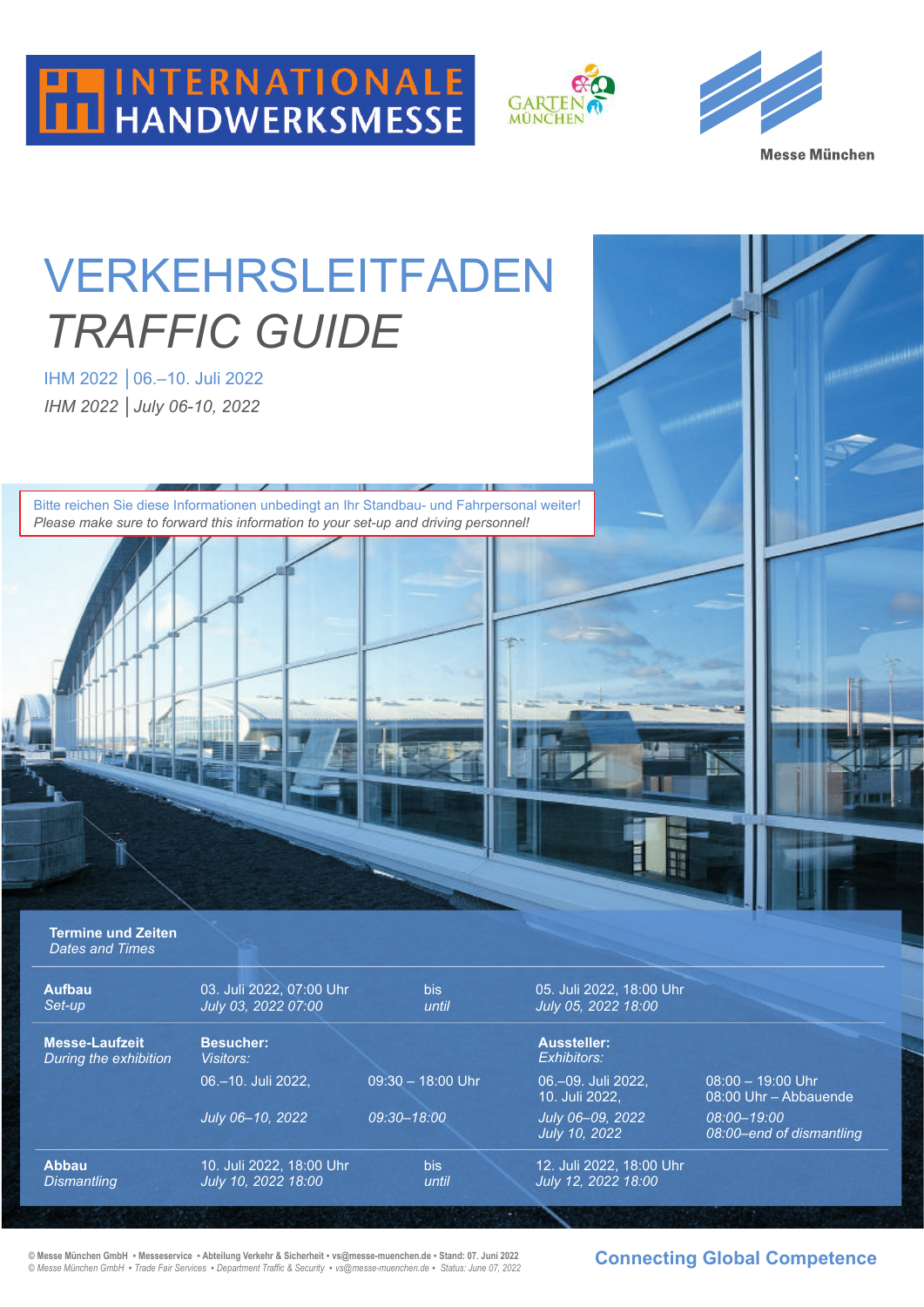

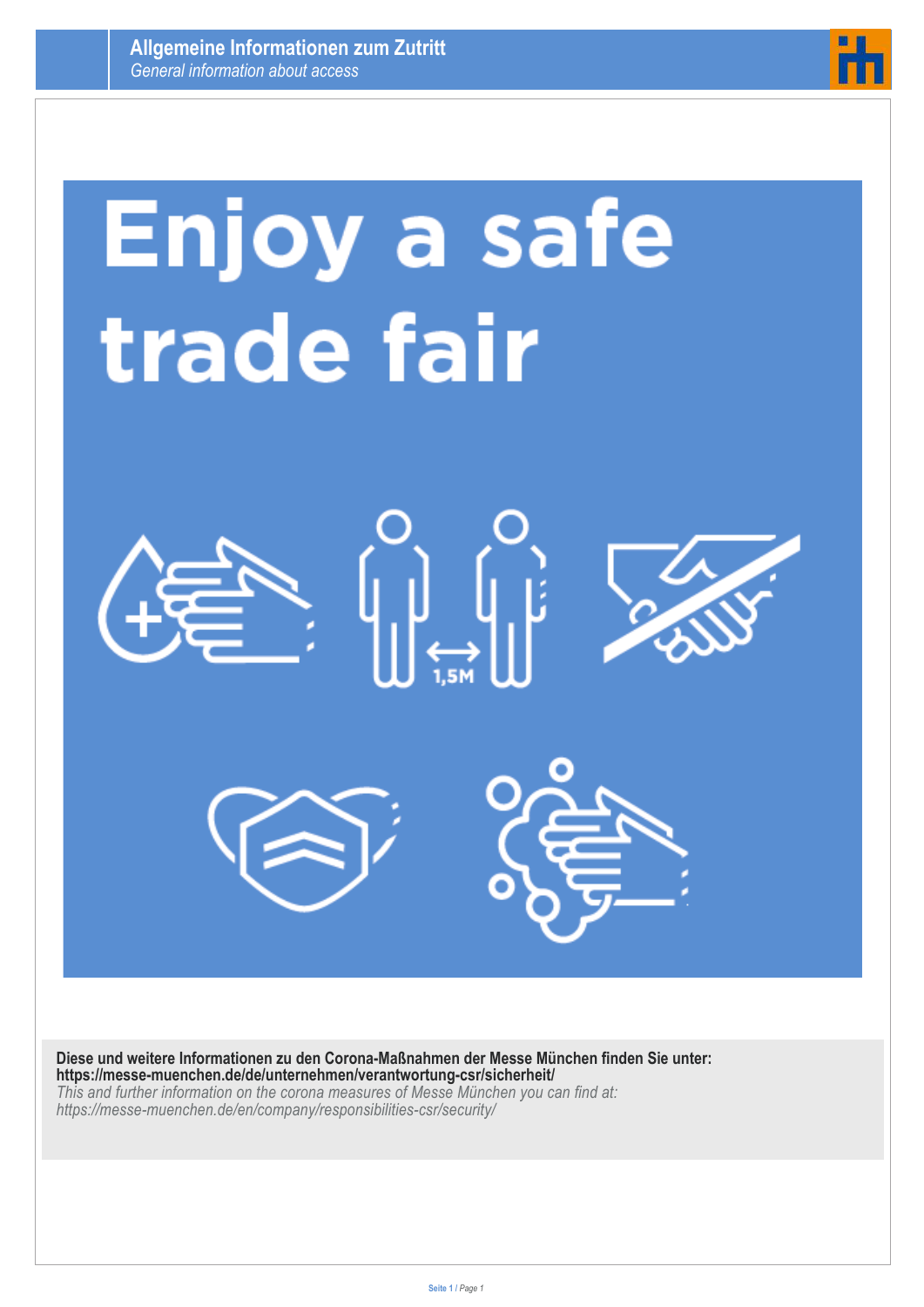#### **Erläuterung zur Verkehrslenkung auf den folgenden Seiten** *The following pages contain explanations on traffic management*



**Die Zufahrt ins Messegelände ist über die geöffneten Tore ohne Einschränkungen möglich. Bitte beachten Sie, dass Fahrzeuge über Nacht grundsätzlich nicht im Messegelände abgestellt werden dürfen. Kein Parken, nur Be- und Entladen.**

*The exhibition grounds are accessible for vehicles through the open gates without restrictions. Please note that vehicles are generally not permitted to park in the exhibition grounds overnight. No parking, only loading and unloading.* 

**Eine Zufahrt ins Messegelände ist nicht möglich. Bitte nutzen Sie die kostenfreien Parkflächen sowie den kostenfreien Shuttle-Service.** *There is no access to the exhibition grounds. Please use the free parking lots and the free shuttle service.*

**Die Einfahrt ins Gelände ist nur gegen Hinterlegung einer Kaution von 100,00 € in bar möglich. Die maximale Aufenthaltsdauer ist zeitlich befristet. Nur bei fristgerechter Ausfahrt, wird der Betrag zurückerstattet, andernfalls einbehalten! Eine Rückerstattung ist nicht möglich!** *Access to the grounds will only be granted after paying a cash deposit of € 100.00. There is a time limit for staying in the grounds. The amount will only be refunded if the vehicle leaves within the specified time frame! Reimbursement in case of late exit is not possible!*

### **Verkehrsordnung im Messegelände** *Traffic regulations in the exhibition grounds*

| <b>Straßenverkehrsordnung</b><br>German Motor Vehicle Act | Im gesamten Messegelände sowie auf den Parkplätzen gelten sinngemäß die Bestimmungen der Straßenverkehrsordnung (StVO). Die im<br>Messegelände zugelassene Höchstgeschwindigkeit beträgt 20 km/h.<br>The regulations of the German Motor Vehicle Act (StVO) apply to the entire exhibition center and to its parking garages and parking areas. The maximum<br>speed permitted on the exhibition grounds is 20 km/h.                                                                                                                                                                                                                                                                                                                                                           |
|-----------------------------------------------------------|--------------------------------------------------------------------------------------------------------------------------------------------------------------------------------------------------------------------------------------------------------------------------------------------------------------------------------------------------------------------------------------------------------------------------------------------------------------------------------------------------------------------------------------------------------------------------------------------------------------------------------------------------------------------------------------------------------------------------------------------------------------------------------|
| Halteverbotszonen<br>No-parking zones                     | Außerhalb der ausgewiesenen Flächen besteht absolutes Halteverbot. Die gekennzeichneten Fahrstraßen, Feuerwehrbewegungsflächen<br>und Rettungswege (Außentore, Hallentore, Notausgänge, etc.) sind ständig freizuhalten.<br>There is a strict no stopping policy outside the designated areas. The designated traffic lanes and routes designated for the fire department and rescue access<br>routes (external gates, hall gates, emergency exits etc.) must be kept clear at all times.                                                                                                                                                                                                                                                                                      |
| Abstellen von Fahrzeugen<br>Vehicle parking               | Die Messe München GmbH behält sich das Recht vor, widerrechtlich oder in Halteverboten abgestellte Fahrzeuge, Auflieger, Container,<br>Behälter und Leergut jeder Art ohne vorhergehende Unterrichtung auf Kosten und Gefahr des Verursachers zu entfernen. Bewachung<br>und Verwahrung sind ausgeschlossen.<br>Messe München GmbH reserves the right to remove vehicles, trailers, and full or empty containers of any kind that are parked illegally or in no-stopping<br>zones without prior notification and at the cost and risk of the person responsible for parking/stopping. No surveillance or safeguarding of vehicles is<br>provided.<br>Aufbaufahrzeuge dürfen während der Messe-Laufzeit grundsätzlich nicht im Messegelände abgestellt werden. Nutzen Sie bitte |
|                                                           | ausschließlich die ausgewiesenen Parkflächen.<br>Vehicles used for setup must generally not be parked in the exhibition grounds during the exhibition. Please use the designated parking spaces.<br>Im Auf- und Abbau dürfen Wechselbrücken, Auflieger, LKW-Anhänger oder vergleichbares für maximal 4 Stunden abgestellt werden.<br>During set-up and dismantling, swap bodies, trailers, truck semitrailers and similar equipment may only be parked for a maximum of 4 hours.                                                                                                                                                                                                                                                                                               |
|                                                           | Das Befahren des Messegeländes ist nur zum Be- und Entladen gestattet. Das Parken in und an den Hallen ist verboten. Wohnmobile<br>und Wohnwagen dürfen zum Zwecke der Übernachtung nicht auf das Messegelände gebracht werden.<br>Entering the exhibition grounds with vehicles is only permitted for loading and unloading purposes. Parking in and around the halls is prohibited. Caravans<br>and mobile homes may not be brought onto the fairgrounds for accommodation purposes.                                                                                                                                                                                                                                                                                         |
| <b>Allgemeine Hinweise</b><br>General notes               | Das Befahren des Messegeländes mit Fahrzeugen aller Art geschieht auf eigene Gefahr und ist nur mit entsprechender Erlaubnis,<br>gültiger Einfahrtsgenehmigung oder gültigem Parkausweis gestattet.<br>If you bring vehicles of any kind onto the exhibition grounds, you do so at your own risk, and you must have a valid permit, access pass, or parking ticket.<br>Es gelten die Technischen Richtlinien sowie die Haus- und Benutzungsordnung der Messe München GmbH in der jeweils aktuellen<br>Fassung.<br>The most recent versions of Messe München GmbH's technical guidelines, house rules, and user regulations apply.                                                                                                                                              |
|                                                           | Den Anweisungen des zur Verkehrsordnung und Verkehrsregelung eingesetzten Sicherheitspersonals der Messe München ist Folge zu<br>leisten.<br>Instructions by security staff deployed by Messe München for controlling and directing traffic must be followed.                                                                                                                                                                                                                                                                                                                                                                                                                                                                                                                  |
| <b>Speditionsrecht</b><br>Logistics regulations           | Der Betrieb von eigenen Staplern und Kranen ist auf dem Gelände der Messe München nicht gestattet. Die vertraglich verpflichteten<br>Spediteure üben im Messegelände das alleinige Speditionsrecht aus, insbesondere in Bezug auf das Verbringen von Exponaten oder das<br>Be- und Entladen von LKWs.<br>Operating privately owned forklift trucks and cranes is not permitted on the grounds of Messe München. Our logistics contractors are the exclusive logistics<br>service providers within the exhibition grounds. This particularly applies to transporting exhibits and loading/unloading trucks.                                                                                                                                                                     |
| Angaben ohne Gewähr<br>Disclaimer                         | Alle Angaben erfolgen ohne Gewähr. Die Messe München behält sich kurzfristige Änderungen der Verkehrsabwicklung in Reaktion auf<br>äußere Umstände vor.<br>We disclaim all liability for accuracy of the information provided. Messe München reserves the right to make changes in traffic management at short notice in<br>response to external circumstances.                                                                                                                                                                                                                                                                                                                                                                                                                |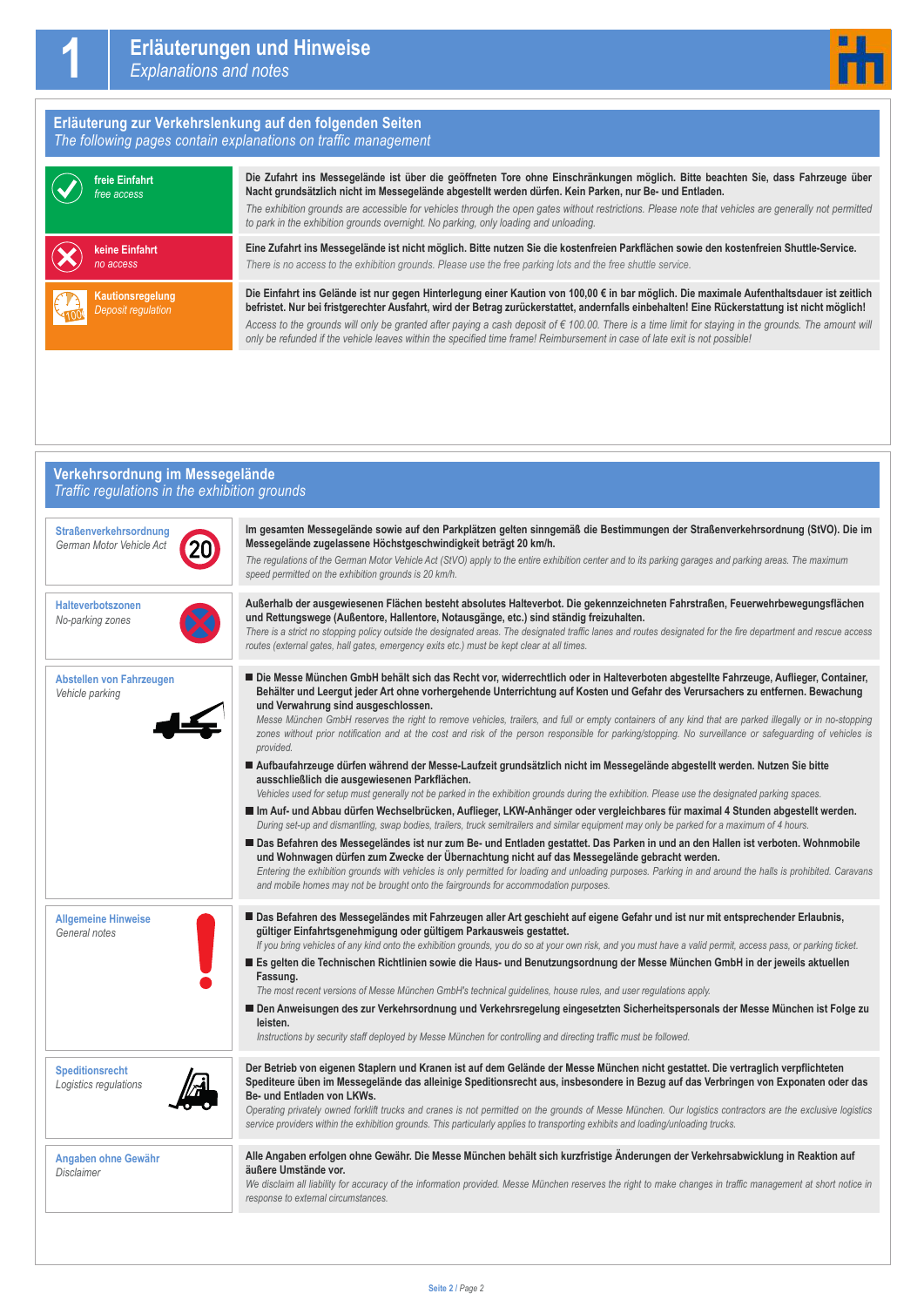

| $\sim$ $\sim$ $\sim$ $\sim$                                     | freie Einfahrt<br>free access | max. 2 Std. / Kaution 100,00 €<br>max. 2 hrs. / deposit $\epsilon$ 100.00                                          |
|-----------------------------------------------------------------|-------------------------------|--------------------------------------------------------------------------------------------------------------------|
| $\leq$ 7,5 t / $\leq$ 8 Meter<br>$\leq$ 7.5 t/ $\leq$ 8 meters  | freie Einfahrt<br>free access | max. 3 Std. / Kaution 100,00 €<br>max. 3 hrs. / deposit $\epsilon$ 100.00                                          |
| $> 7.5$ t $/ > 8$ Meter<br>$> 7.5$ t $/$ $> 8$ meters<br>☎      | freie Einfahrt<br>free access | max. 3 Std. / Kaution 100,00 €<br>max. 3 hrs. / deposit € 100.00                                                   |
| Kranentladung<br>Crane unloading                                |                               | nur vor 07:00 Uhr und nach 18:00 Uhr                                                                               |
| <b>Tor Gate</b><br><b>Geöffnete Tore</b><br>Open gates          |                               | Zufahrt für alle Fahrzeuge<br>access for all vehicles                                                              |
| <b>Kostenloser Shuttle-Service</b><br>日<br>Free shuttle service |                               | 04.-05. Juli 2022 / täglich von 07:00 - 22:00 Uhr<br>+49 89 949-31219<br>July 04-05, 2022 / daily from 07:00-22:00 |

**Alle Aufbaufahrzeuge, Auflieger, Anhänger, etc. müssen das Gelände am 05. Juli 2022 bis spätestens 22:00 Uhr verlassen haben. Ansonsten werden diese kostenpflichtig abgeschleppt!** *All setup vehicles, trailers, semitrailers etc. must leave the grounds no later than 20:00 on July 05, 2022. Otherwise, they will be towed away at the owner's expense!*

| <b>Parkflächen</b> / Parking areas                    |                                                                                                                                                        |                                                                                                                                                                                                                                                                                                                     |  |
|-------------------------------------------------------|--------------------------------------------------------------------------------------------------------------------------------------------------------|---------------------------------------------------------------------------------------------------------------------------------------------------------------------------------------------------------------------------------------------------------------------------------------------------------------------|--|
| <b>PKW und Transporter</b><br>Passenger cars and vans | Parken im Aufbau kostenlos<br>$\rightarrow$<br>Free parking during set-up                                                                              | Parken im Aufbau kostenlos<br>Free parking during set-up                                                                                                                                                                                                                                                            |  |
| <b>LKW und Anhänger</b><br>Trucks and trailers        | Parken im Aufbau kostenlos<br>Free parking during set-up                                                                                               | $\frac{1}{2}$ $\frac{1}{2}$ $\frac{1}{2}$ $\frac{1}{2}$ $\frac{1}{2}$ $\frac{1}{2}$ $\frac{1}{2}$ $\frac{1}{2}$ $\frac{1}{2}$ $\frac{1}{2}$ $\frac{1}{2}$ $\frac{1}{2}$ $\frac{1}{2}$ $\frac{1}{2}$ $\frac{1}{2}$ $\frac{1}{2}$ $\frac{1}{2}$ $\frac{1}{2}$ $\frac{1}{2}$ $\frac{1}{2}$ $\frac{1}{2}$ $\frac{1}{2}$ |  |
| Öffnungszeiten<br>Opening hours                       | Die Parkplätze sind vom 03.– 05. Juli 2022 jeweils von 07:00 – 22:00 Uhr geöffnet.<br>The parking areas are open on July 03-05, 2022 from 07:00-22:00. |                                                                                                                                                                                                                                                                                                                     |  |

**Alle Aufbaufahrzeuge, Auflieger, Anhänger, etc. ohne gültigen Parkausweis müssen die Parkflächen bis 05.07.2022, 22:00 Uhr verlassen haben. Ansonsten werden diese kostenpflichtig abgeschleppt!** *All setup vehicles, trailers, semitrailers etc. without a valid parking permit must leave the grounds no later than 22:00 on July 05, 2022. Otherwise, they will be towed away at the owner's expense!*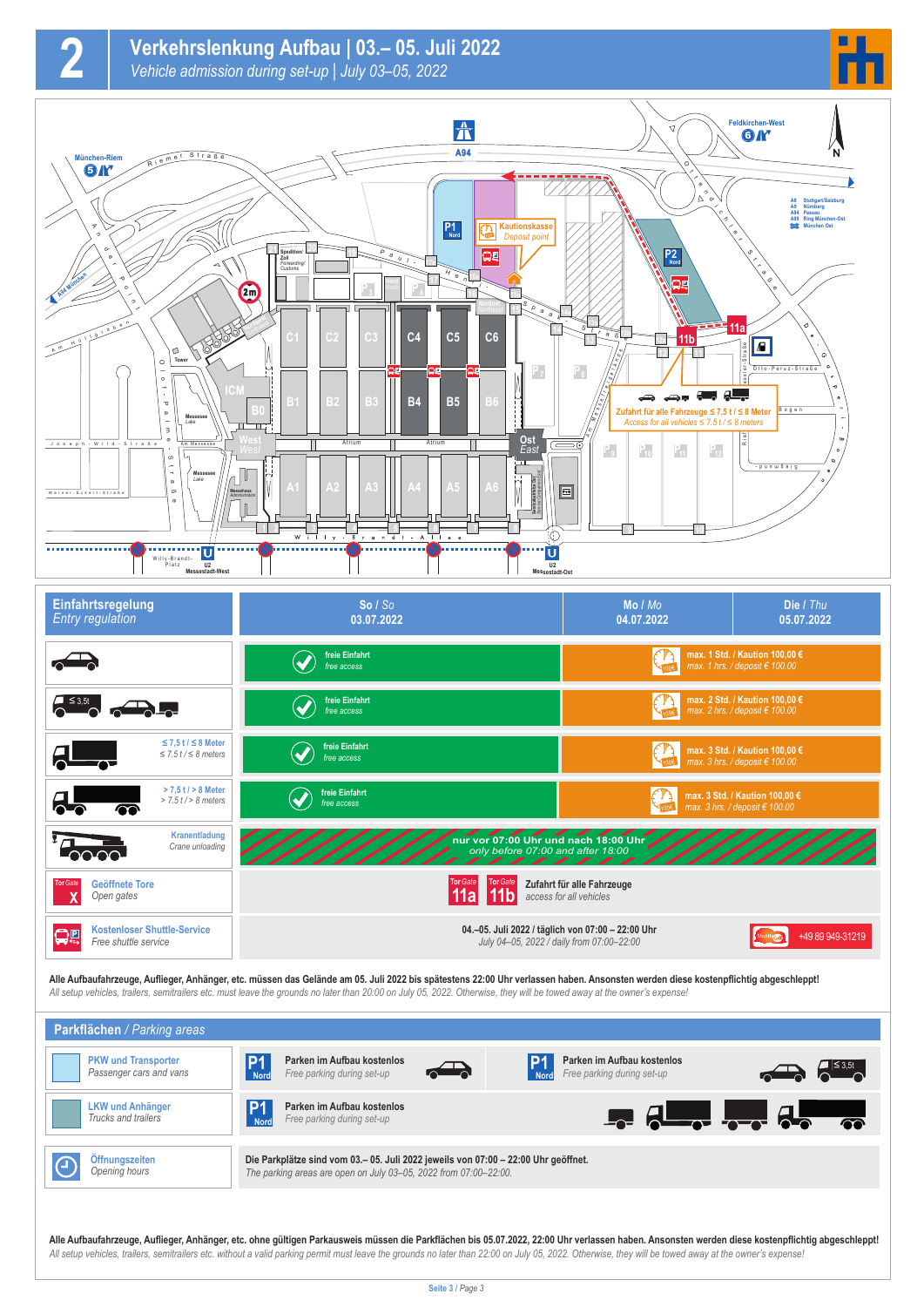

**3**



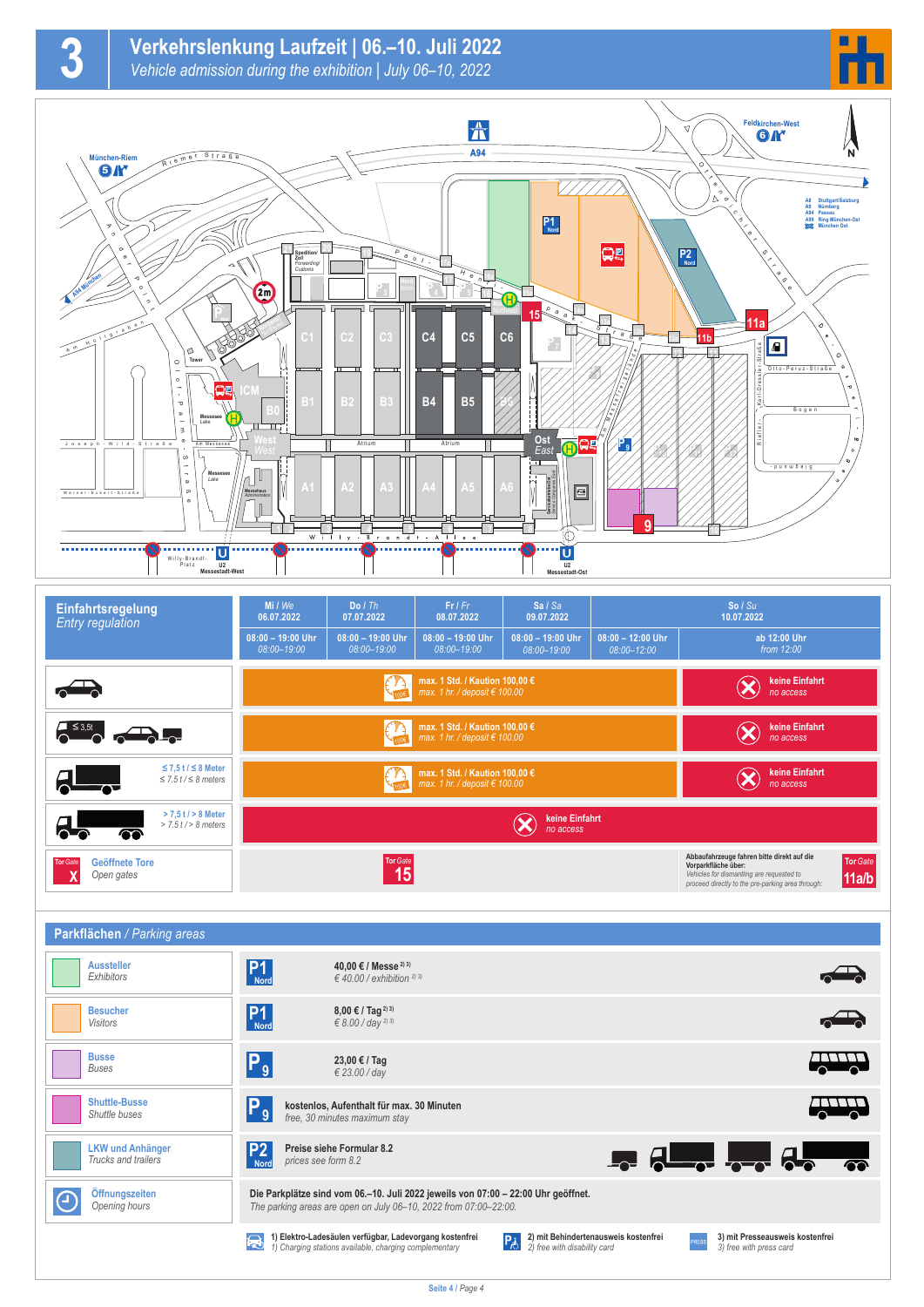

**4**





| Einfahrtsregelung<br><b>Entry regulation</b>                   | So / Su<br>10.07.2022                                                                                                                                                                      |                                  |                                                                                        |                                                                                                                |
|----------------------------------------------------------------|--------------------------------------------------------------------------------------------------------------------------------------------------------------------------------------------|----------------------------------|----------------------------------------------------------------------------------------|----------------------------------------------------------------------------------------------------------------|
|                                                                | $07:00 - 12:00$ Uhr<br>$07:00 - 12:00$                                                                                                                                                     | 12:00 - 19:00 Uhr<br>12:00-19:00 | 19:00 - 20:00 Uhr<br>$20:00 - 00:00$ Uhr<br>19:00-20:00<br>$20:00 - 00:00$             |                                                                                                                |
|                                                                | max. 1 Std. / Kaution 100,00 €<br>max. 1 hr. / deposit $\in$ 100.00                                                                                                                        | keine Einfahrt<br>no access      |                                                                                        | freie Einfahrt nur über die Vorparkfläche<br>$\blacktriangledown$<br>free access only via the pre-parking area |
|                                                                | max. 1 Std. / Kaution 100,00 €<br>max. 1 hr. / deposit $\epsilon$ 100.00                                                                                                                   | keine Einfahrt<br>no access      |                                                                                        | freie Einfahrt nur über die Vorparkfläche<br>free access only via the pre-parking area                         |
| $\leq$ 7.5 t / $\leq$ 8 Meter<br>$\leq$ 7.5 t/ $\leq$ 8 meters | max. 1 Std. / Kaution 100,00 €<br>max. 1 hr. / deposit $\epsilon$ 100.00<br><b>KALON</b>                                                                                                   | keine Einfahrt<br>no access      |                                                                                        | freie Einfahrt nur über die Vorparkfläche<br>free access only via the pre-parking area                         |
| $> 7.5$ t $/ > 8$ Meter<br>$> 7.5$ f $/$ > 8 meters<br>☎       | keine Einfahrt<br>no access                                                                                                                                                                |                                  | freie Einfahrt nur über die Vorparkfläche<br>free access only via the pre-parking area |                                                                                                                |
| Kranentladung<br>Crane unloading                               | nicht möglich<br>not possible                                                                                                                                                              |                                  |                                                                                        |                                                                                                                |
| <b>Tor Gate</b><br><b>Geöffnete Tore</b><br>Open gates         | Tor Gate<br>Abbaufahrzeuge fahren bitte direkt die Vorparkfläche über die Tore 14 an.<br>Vehicles for dismantling are requested to proceed to the pre-parking area through gates 14.<br>14 |                                  |                                                                                        |                                                                                                                |

**Alle Abbaufahrzeuge müssen bis 11. Juli 2022 05:00 Uhr das Gelände wieder verlassen haben. Ansonsten werden diese kostenpflichtig abgeschleppt.** *All vehicles for dismantling must leave the area around the halls no later than 05:00 on July 11, 2022. Otherwise, they will be towed away at the owner's expense.*

| Parkflächen / Parking areas                    |                                                                                                                                                                                         |                                                                                                                                                                                                                                                                                                                                                                                                                      |
|------------------------------------------------|-----------------------------------------------------------------------------------------------------------------------------------------------------------------------------------------|----------------------------------------------------------------------------------------------------------------------------------------------------------------------------------------------------------------------------------------------------------------------------------------------------------------------------------------------------------------------------------------------------------------------|
| Vorparkfläche<br>Pre-parking area              | Vorparkfläche für die Abbaueinfahrt<br>Pre-parking area for dismantling entry                                                                                                           | $\frac{1}{\sqrt{2\pi}}\sum_{n=1}^{\infty}\frac{1}{\sqrt{n}}\sum_{n=1}^{\infty}\frac{1}{\sqrt{n}}\sum_{n=1}^{\infty}\frac{1}{\sqrt{n}}\sum_{n=1}^{\infty}\frac{1}{\sqrt{n}}\sum_{n=1}^{\infty}\frac{1}{\sqrt{n}}\sum_{n=1}^{\infty}\frac{1}{\sqrt{n}}\sum_{n=1}^{\infty}\frac{1}{\sqrt{n}}\sum_{n=1}^{\infty}\frac{1}{\sqrt{n}}\sum_{n=1}^{\infty}\frac{1}{\sqrt{n}}\sum_{n=1}^{\infty}\frac{1}{\sqrt{n}}\sum_{n=1}^$ |
| <b>LKW und Anhänger</b><br>Trucks and trailers | <b>LKW Parkfläche</b><br>Truck parking area                                                                                                                                             | $\frac{1}{2}$ $\frac{1}{2}$ $\frac{1}{2}$ $\frac{1}{2}$ $\frac{1}{2}$ $\frac{1}{2}$ $\frac{1}{2}$ $\frac{1}{2}$ $\frac{1}{2}$ $\frac{1}{2}$ $\frac{1}{2}$ $\frac{1}{2}$ $\frac{1}{2}$ $\frac{1}{2}$ $\frac{1}{2}$ $\frac{1}{2}$ $\frac{1}{2}$ $\frac{1}{2}$ $\frac{1}{2}$ $\frac{1}{2}$ $\frac{1}{2}$ $\frac{1}{2}$                                                                                                  |
| Öffnungszeiten<br>Opening hours                | Die Vorparkfläche für die Abbaueinfahrt am 10. Juli 2022 ist von 07:00 - 18:00 Uhr geöffnet.<br>The pre-parking area for dismantling entry is opened from 07:00-18:00 on July 10, 2022. |                                                                                                                                                                                                                                                                                                                                                                                                                      |
|                                                |                                                                                                                                                                                         |                                                                                                                                                                                                                                                                                                                                                                                                                      |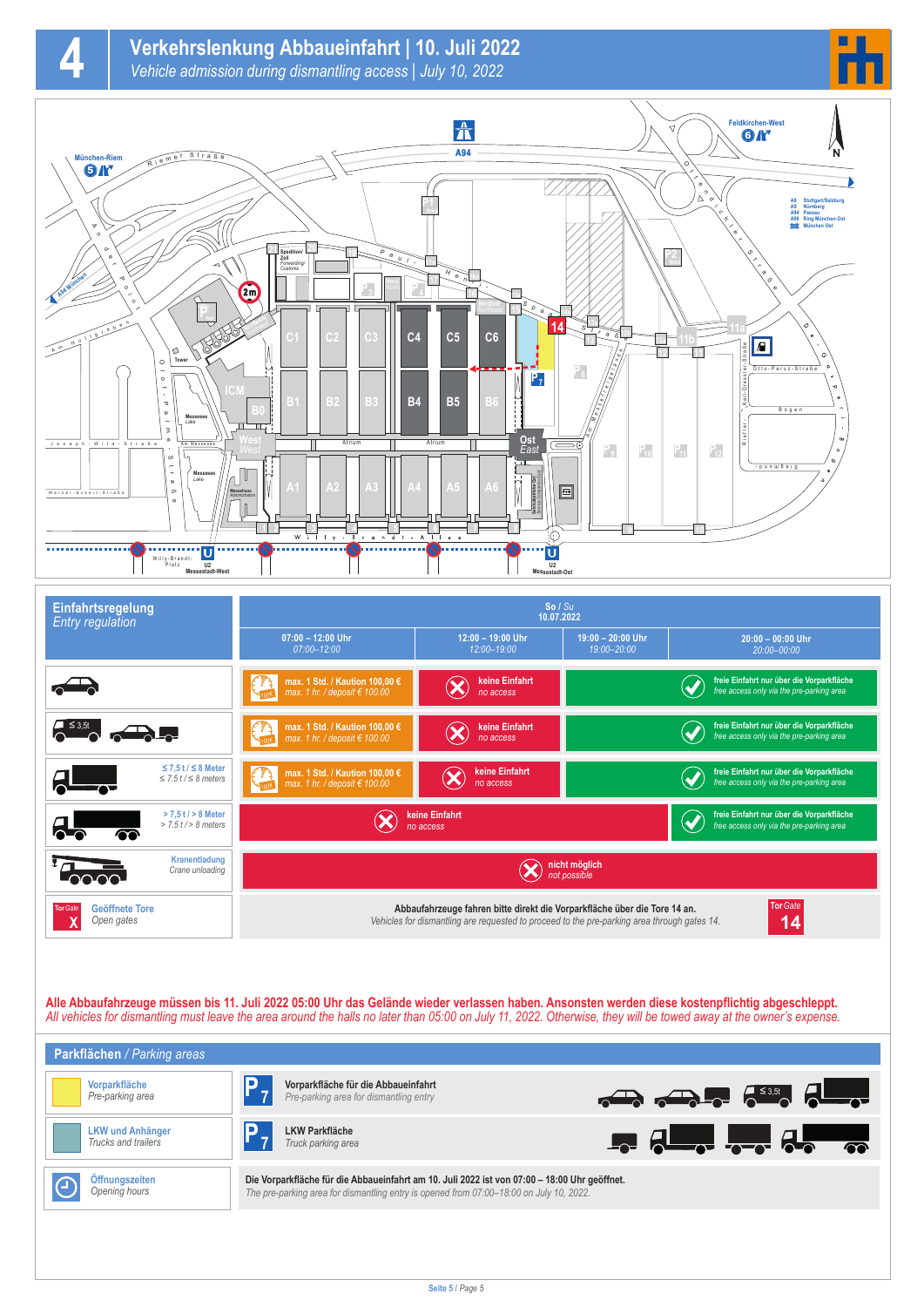

#### **Mit Abbauende müssen alle Fahrzeuge, Auflieger, Anhänger, etc. das Gelände verlassen haben. Ansonsten werden diese kostenpflichtig abgeschleppt!**

*All vehicles, trailers, semitrailers etc. must have left the grounds by the time dismantling ends. Otherwise, they will be towed away at the owner's expense!*